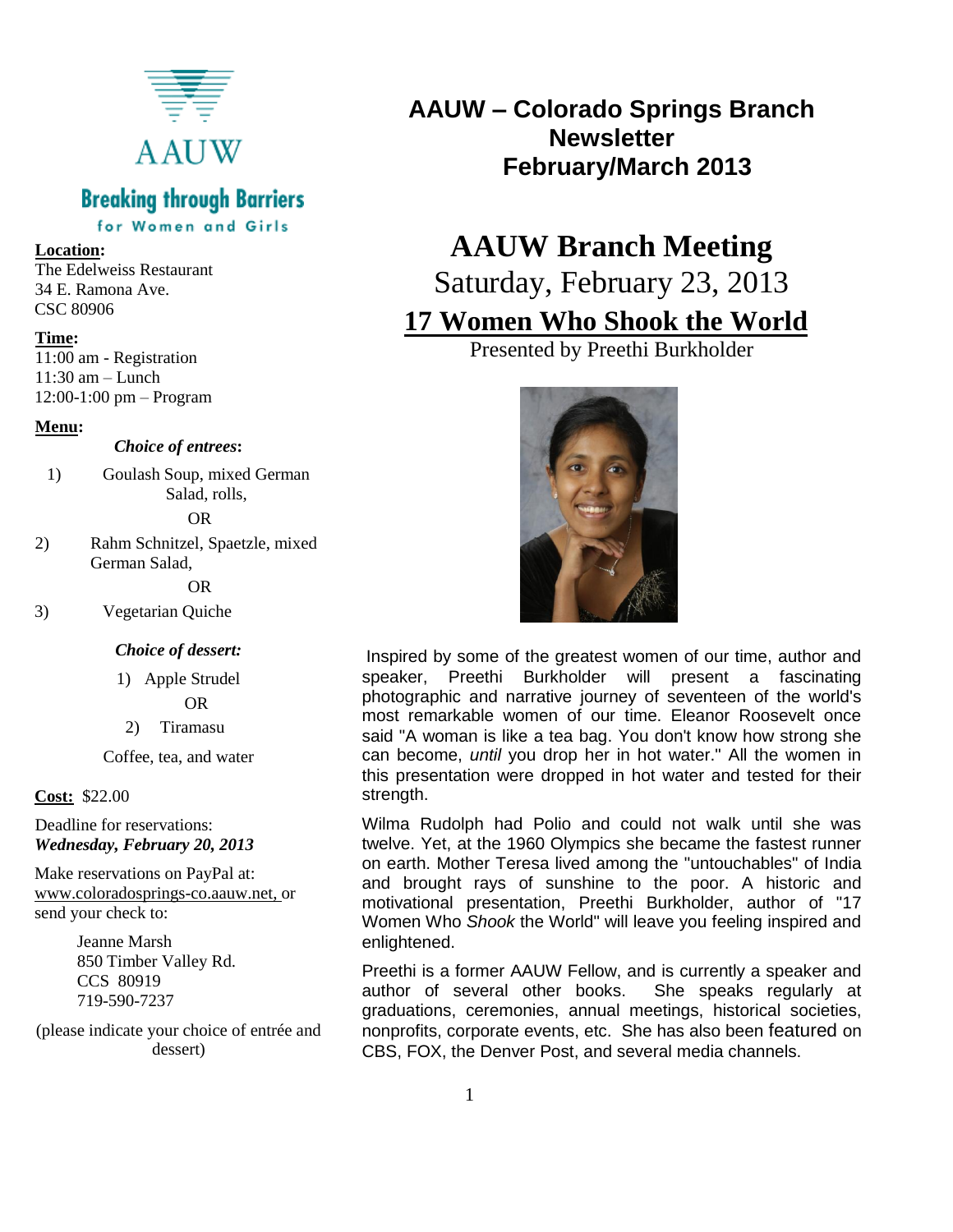

- a cash bar will be available.
- On-street parking will be available at no charge beginning at 6:00 p.m

#### Artist/Copyright: Estelle Carol/ CWLU Herstory Project SCW@2010

[www.syracuseculturalworkers.com/iwd](http://www.syracuseculturalworkers.com/iwd) Syracuse Cultural Workers "Tools for Change" catalog is 40 pages of feminist, progressive, multicultural resources to help change the work and sustain activism. The Peace Calendar, Women Artists Dabebook, over 100 posters on social, cultural, and political themes, holiday cards for Solstice, Christmas, Chanukah, plus buttons, stickers, T-shirts, notecards, postcards, and books. Great fundraising products. Box 6367, Syracuse, NY 13217 800.949.5139; Fax 800.396.1449. 24 hour ordering. Visa/MC. email[: scw@syracuseculturalworkers.com](mailto:scw@syracuseculturalworkers.com)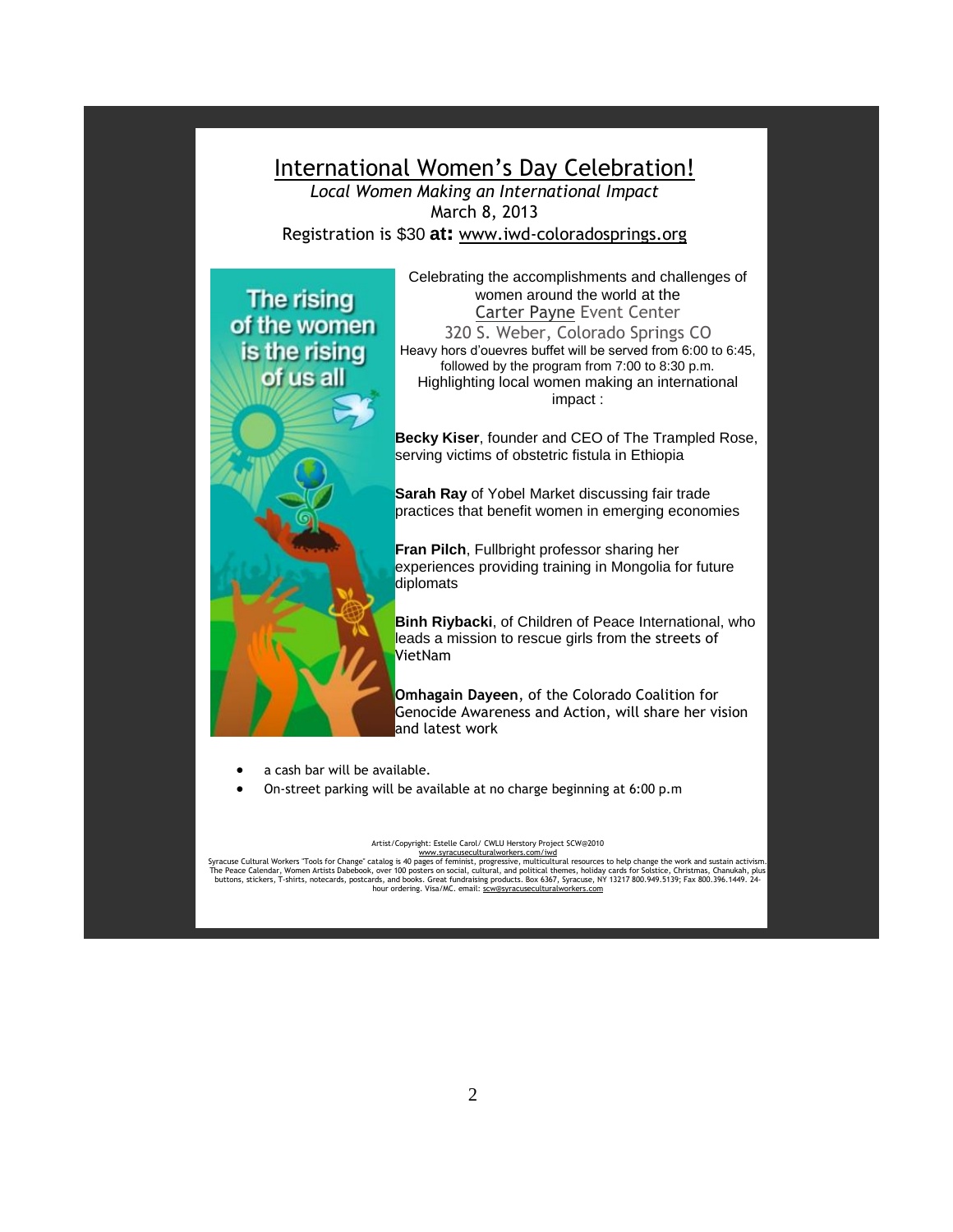### **President's Message**

Happy New Year! I hope you and your loved ones enjoyed a healthy and happy holiday season.

The new year brings us changes and opportunities. AAUW National just announced the unveiling of a new logo and website, scheduled for a February 20th launch. Both will be featured in the February 21 issue of *Mission & Action*, which is e-mailed to all members who have provided their email addresses to National. Be on the lookout for these exciting changes at: [www.aauw.org.](http://www.aauw.org/)

Public Policy Day will be celebrated in Denver on Saturday, February 9th. This is a great way to show our support of state initiatives that protect and empower women and girls. For more information, please contact Cara Koch, our public policy director, or visit the AAUW Colorado website at: [http://aauw](http://aauw-co.aauw.net/)[co.aauw.net](http://aauw-co.aauw.net/) and click on the Advocacy tab.

International Women's Day, Friday, March 8, will be celebrated at the Carter Payne Event Center, 320 S. Weber St, 80903. The theme this year is Local Women Making an International Impact, with five local women scheduled to speak. Please plan to support this very important event - it's a great way to meet other women in our community who are committed to making a difference for women of the world. For more information and to make your reservation, the website is: [www.iwd](http://www.iwd-coloradosprings.org/)[coloradosprings.org.](http://www.iwd-coloradosprings.org/)

I look forward to seeing you at the February branch meeting.

*Pam Doane*

### NOMINATING COMMITTEE ANNOUNCES OPENINGS FOR OFFICERS



The Nominating Committee met in early December to review the openings for elected officers.

The Committee consists of the following: Marge Zimmerman, chair; Gennie Mayberry, Shirley Miekka, Carol Rushmore, and Helene Schafer.

After reviewing the expiration of current terms of officers, the following were identified as positions to be filled at the election held at the Branch meeting in May.

President-elect (a one year term)

Two Co- Secretaries (each a two year term)

Co- Program Vice President (a two year term to work with Jann Nance)

Co-Membership Vice President (a two year term to work with Joan Capesius)

Members who are interested in serving in any of these positions should contact Marge Zimmerman at 260-0685 and visit the web site [\(www.aauwcoloradosprings.org\)](http://www.aauwcoloradosprings.org/) for job descriptions.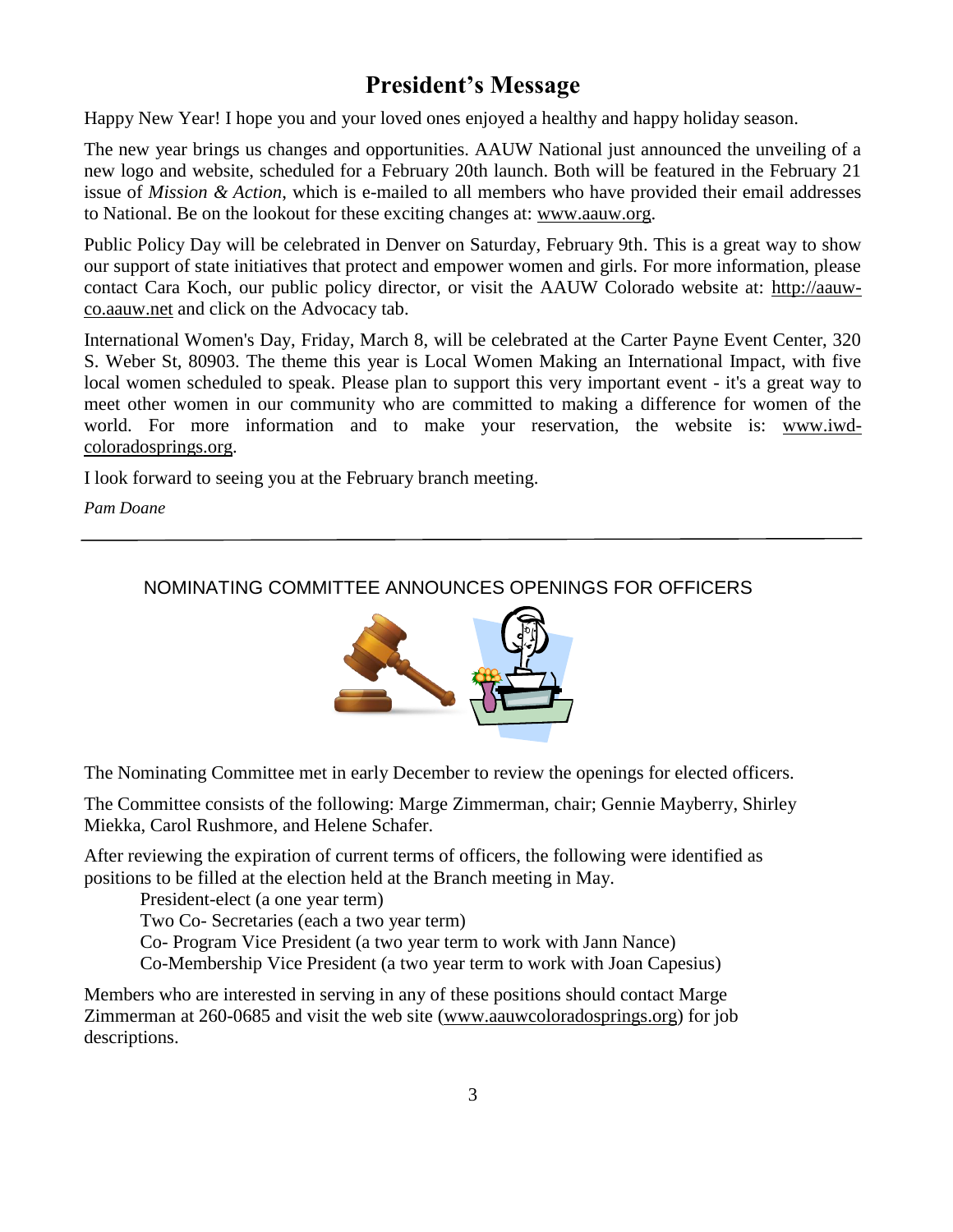### **Public Policy Corner** *By Cara Koch*

### *AAUW Releases Most Comprehensive Research on Sexual Harassment at School in a Decade*:

#### **Nearly Half of Students Experienced Sexual Harassment at School Last Year**

- The report, *[Crossing the Line: Sexual Harassment at School](http://capwiz.com/aauw/utr/1/NJZOQSXTTV/ADYKQSXWRL/7553273066)*, found that Sexual harassment pervades the lives of students in grades 7–12. Nearly half of those surveyed reported that they had been harassed in the 2010–11 school year. "The AAUW report *Crossing the Line: Sexual Harassment at School* is a call to action to students, parents, teachers, and all of us who are concerned about the next generation," said AAUW Executive Director Linda D. Hallman, CAE. "Many students feel sexual harassment is normal behavior, and often victims of sexual harassment in turn victimize other children. It's a vicious cycle that exacts an enduring emotional toll on students."
- "Our report clearly shows that, in many instances, we are failing to provide the safe environment necessary for our children to succeed," said Lisa Maatz, AAUW director of public policy and government relations. "Children and their families are too often left to fend for themselves when kids are harassed. Congress needs to strengthen federal protection for all students, regardless of race, color, national origin, sex, disability, perceived gender identity, or religion."
- As Public Policy Director, I believe that our local Branch can help by publicizing this study to assure that families, schools, and community leaders are aware of the problem so it can be addressed in our community

### **Want to make a difference by supporting AAUW issues, but don't have time?**

- Well,National AAUW has made it possible for individual members to make our voices heard in Congress in literally *two minutes***!**
- Go to [www.aauw.org](http://www.aauw.org/) and click on **Member Center** at the top of the page. Enter your Member number (it tells you how to find it), then enter "**Issue Advocacy"** in the search box in the upper right hand corner. Click on **AAUW Issues;** click on **Two Minute**  Activist in the list on the left of the page—and you are there!
- You will see a menu of AAUW priority issues set up that allows you to contact your member of Congress directly about the issue(s) you choose.
- Take one minute to read about the latest issue. Then you can personalize a pre-written message to email your member of Congress. Note: You can click on **Action Network**  (two-Minute Activist Alerts) to be notified when your action can make a critical difference.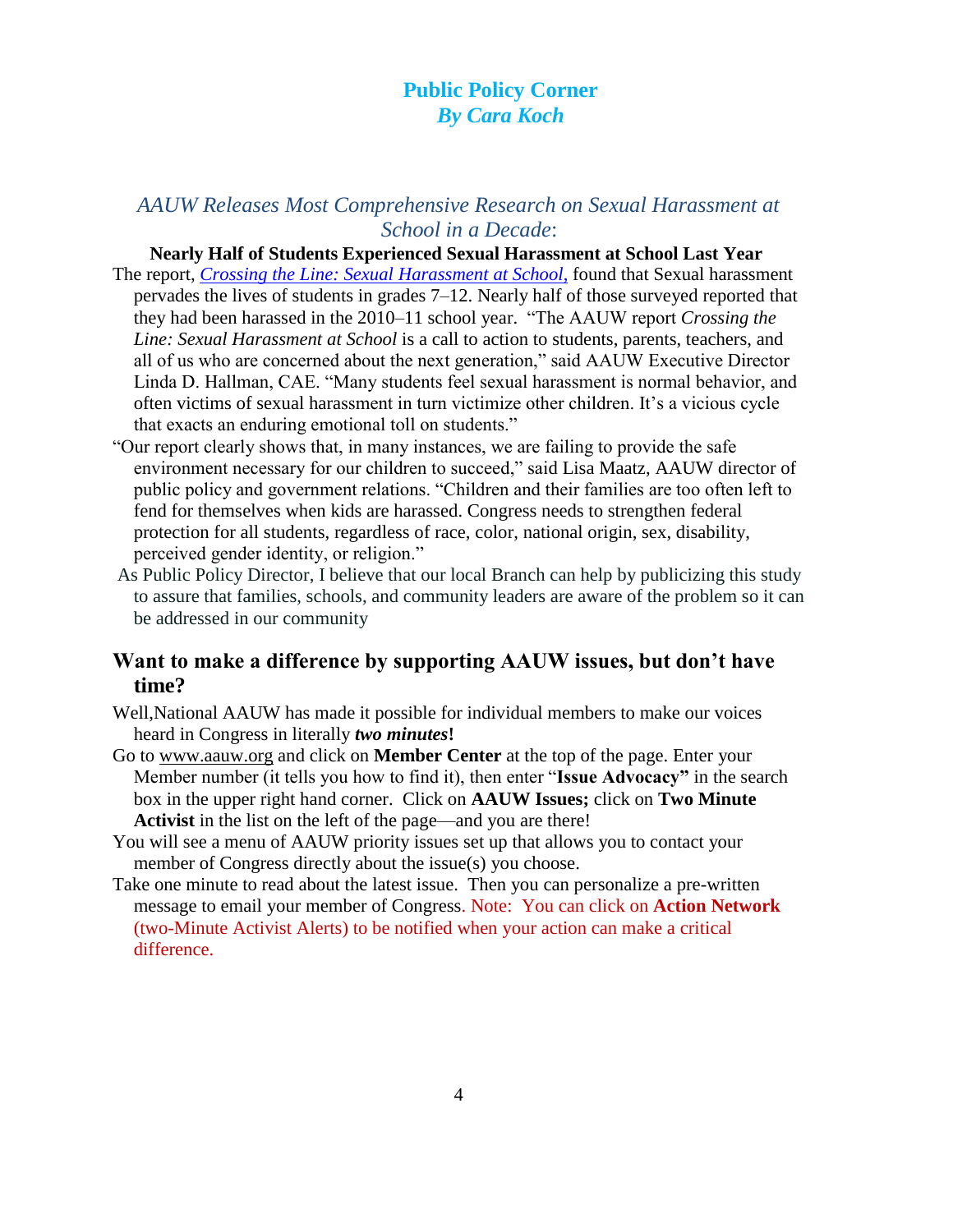### **Local Scholarships**



Thanks to your generous contributions through participation in Authors' Day, use of the King Sooper and Safeway cards (Local Scholarships gets 25% of the money we earn), participation in the "opportunity drawing" at our holiday luncheon, and direct contributions, we are again able to offer an amazing \$4000.00 in scholarships to women students at UCCS and PPCC. This time the amounts of the scholarships will be slightly different: We will offer three \$1000.00 scholarships and two \$500.00 scholarships. Especially for students living off-campus who are Colorado residents, these amounts are significant deductions on their bills for tuition and fees. If a student has received aid to cover her tuition and fees, she may use

our scholarship in the campus bookstore for books and class materials.

Now I hope that you will encourage outstanding women to apply for these scholarships. The application form can be accessed through our branch website and the scholarship websites of UCCS and PPCC. Hard copies are available through Jennifer Fisher and Danny Torres in the Financial Aid Department at UCCS and Cici Toner in the Financial Aid Department at PPCC; they are also available in the Family Development Centers at both schools. Note the restrictions listed at the beginning of the application form: "The applicant must be a woman, must have earned at least 36 college credit hours, must be currently attending either PPCC or UCCS, must be planning to attend fall semester classes at PPCC or UCCS, and must have a minimum grade point average of 3.00."

Thank you for your active involvement in this very meaningful and AAUW missionappropriate contribution to our community!

*Joann Oh*, Local Scholarship Chair



Support the Scholarship fund when you shop. King Soopers Gift cards can be purchased for any amount from \$5 to \$500. Safeway Gift cards are only available for \$10. You can keep reloading them indefinitely.

If you need another card, contact EF/LAF Chair, Candy Crumb, (719-633-9917) 3214 Larkspur Dr, Colorado Springs, CO 80907.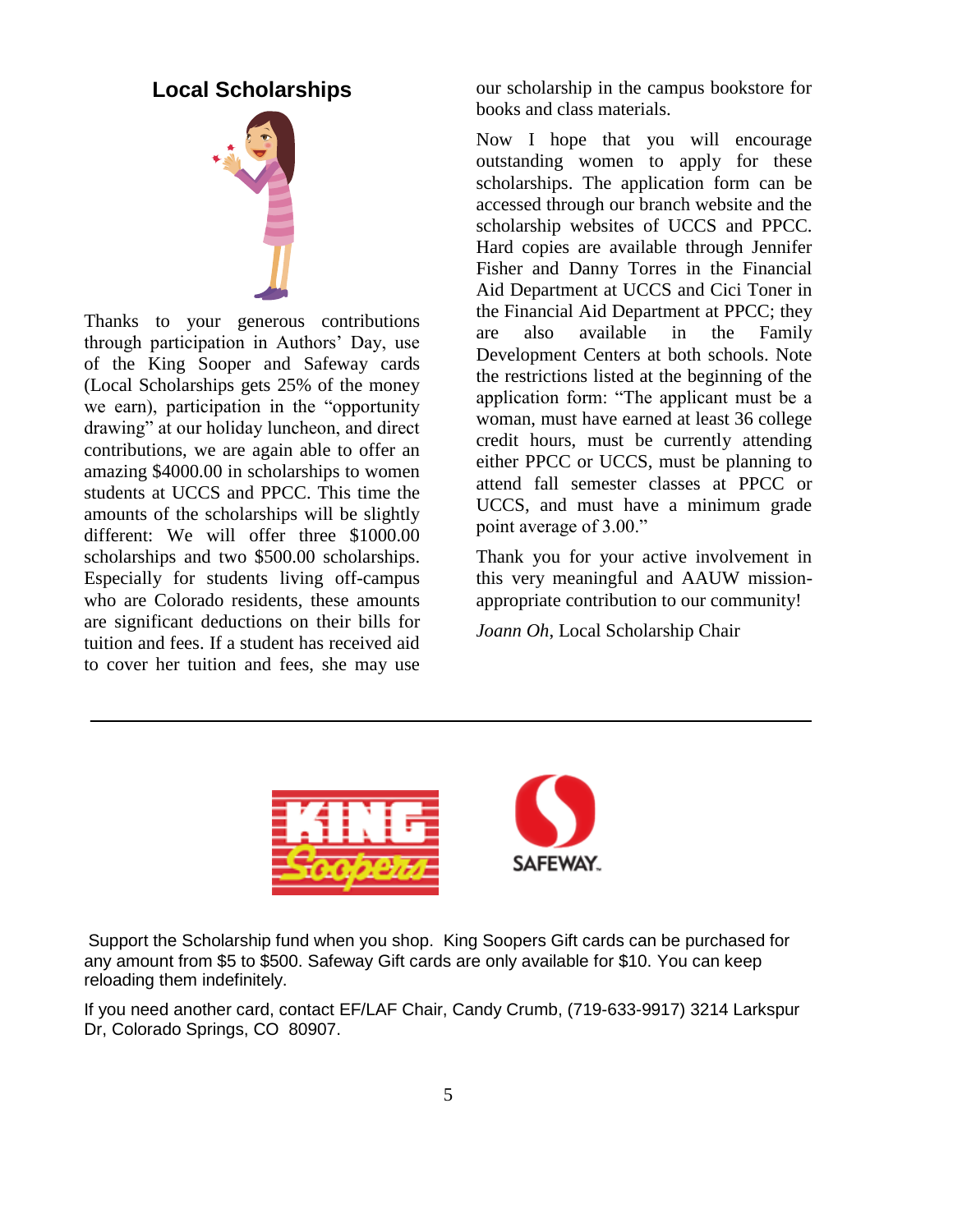#### **Membership News**

Welcome Our New Members



#### **Anna Ahern**

1030 C Fontmore Rd, Colorado Springs, CO. 80904 719-635-3439, Birthday January 23rd

Email: [aavillasierra@aol.com](mailto:aavillasierra@aol.com)

**Anna** taught English as a secondary Language Coach. She received a BA in Education at Long Beach State University in Long Beach, California in 1963. Later in 1983, she earned a MA in Creative Arts from Boston Lesley College Satellite Campus in Colorado Springs. She is now retired, and does volunteer work at the Colorado Springs Fine Arts Center. She does many different activities at the Fine Arts Center, but she specializes in Southwest Art. She is also a docent at the Fine Arts Center. At the Chapel of our Savior Church, she enjoys doing many volunteer activities. Her friends, Vivian McWorter and Jean Reynolds, introduced her to AAUW. In our AAUW interest groups, she would be interested Literature, Politics, and has a particular interest in Southwest History and Art. She would enjoy being on the hospitality Committee.

#### **Patricia S. Boggs**

10105 Ottertail Court, Colorado Springs, CO. 80920 719-266-8649, Birthday May  $17^{\text{th}}$ 

Email: [kenandpat10105@comcast.net](mailto:kenandpat10105@comcast.net) 

**Pat** is a retired Colonel of the United States Air Force who served for thirty years. She started her education at the West Chester State University in West Chester, Pennsylvania where she received a B.S. in Criminal Justice in 1977. She continued her education at Central Michigan University and obtained a MA in Finance in 1979. Later in 1998, she received a Master of Science (MS) in National Resource Strategy at the Industrial College of the Armed Forces which is a part of the National Defense University in Washington DC... She is a volunteer now in the Pharmacy at the Air Force Academy. Pat has memberships in the following organizations: Alpine Mountain Region and the Porsche Club of America. In our interest groups, she would be interested in the following: hiking, history and current affairs.

#### **Judith L McKay**

5015 Vista del Sol Pt. Colorado Springs, CO. 80919 719-799-6449, Birthday July  $8<sup>th</sup>$ Email: [jlmmckay@hotmail.com](mailto:jlmmckay@hotmail.com) 

**Judith** earned a BA in Business, Government, and Asian Studies from the University of Maryland in College Park, Maryland in 2007. She had previously had an Associate Degree in Interior Design from the Montana State University Technology College in 2003. From 2001 to 2004, Judith was very active in the Public Radio Station in Great Falls, Montana. She was a talk show host, an interviewer, and a producer. In 2009, she wrote and directed a one act play for the Tacoma Little Theater in Tacoma Washington. What a talented lady in the communication and theater arts. She is retired now, and does volunteer work at the Pillar Institute. She has a membership in the Cheyenne Mountain Newcomers Group and the Pillar Institute. Joann Oh is our member that introduced Judith to AAUW. In our interest groups, she would be particularly like the writing group. She also likes arts, entertainment, dining, hiking, history, literature, politics and travel.

#### Additions to 2012-2013 Directory

#### **Ahern, Anna**

Home Phone 719-635-3439

 1030 C Fontmore Rd., Colorado Springs, CO. 80904 Email: **[aavillasierra@aol.com](mailto:aavillasierra@aol.com)**

#### **Boggs, Patricia S**

Home Phone 719-266-8649 10105 Ottertail Court, Colorado Springs, CO. 80920 Email**: [kenandpat10105@comcast.net](mailto:kenandpat10105@comcast.net)**

#### **Judith L McKay**

Home Phone 719-799-6449 5015 Vista del Sol Pt., Colorado Springs, CO. 80919 Email: **[jlmmckay@hotmail.com](mailto:jlmmckay@hotmail.com)**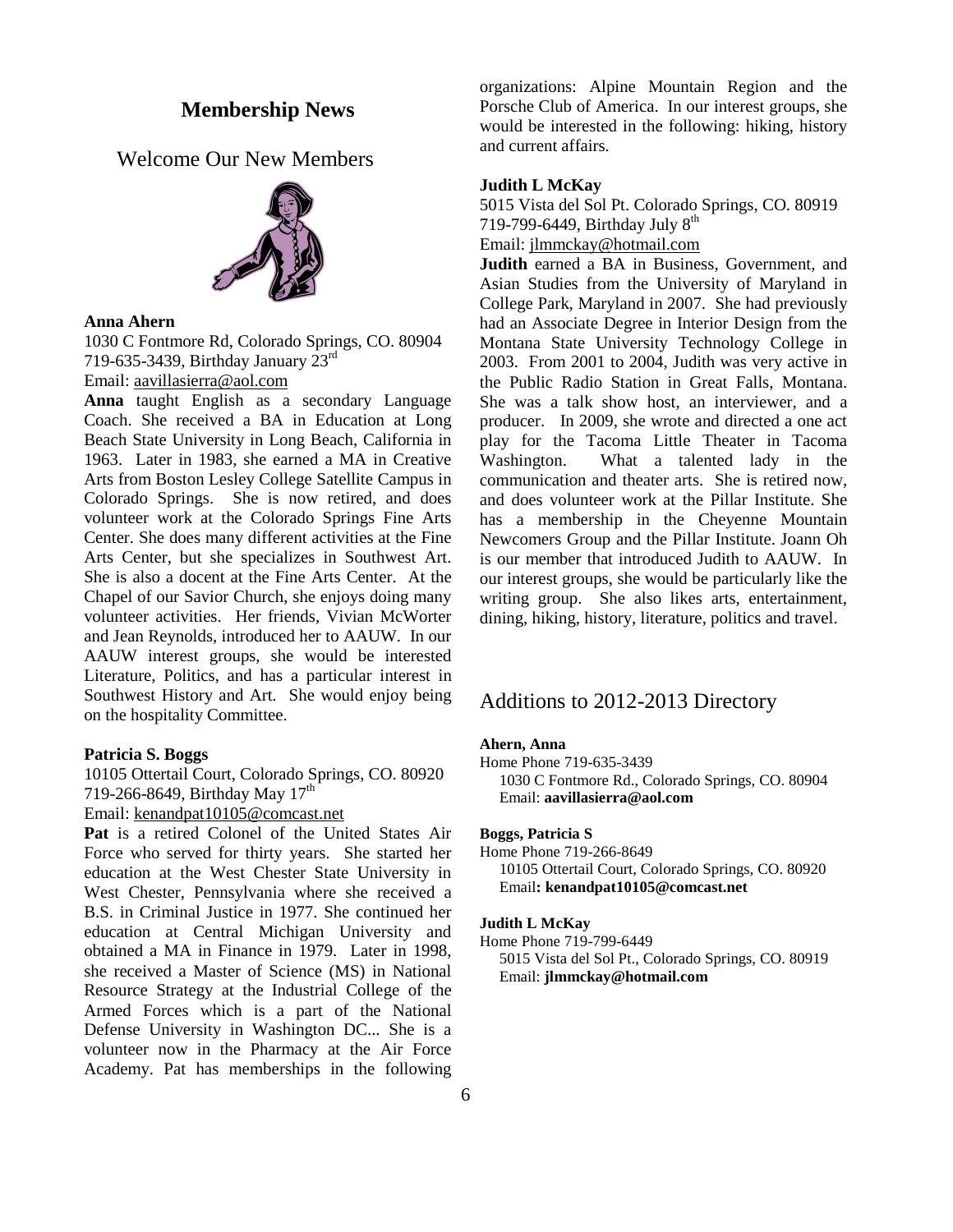**You Are Invited**





## Colorado Women's **Legislative Breakfast**

Featuring Keynote Speaker: **Gloria Leyba** 

"The Changing Political Landscape"

Tuesday **February 26th, 2013** 

Registration and Breakfast at 7:00 am Program starts at 7:30 am First Baptist Church 1373 Grant St Denver CO

*\$20* **Individual Ticket Price:** includes keynote speaker + plenary + printed materials + breakfast burrito, fruit, and drink

**Sponsorship Opportunities** *\$45* **Pink Level Sponsor:** 1 Ticket + 1 piece of literature in the packets  $+1/3$  table for organization + organization listed in program *\$100* **Purple Level Sponsor:** 1 Ticket + 2 pieces of literature in the packets + 1/3 table for organization + organization logo in program

**To register or sponsor visit www.CWLB.org or call 303.628.0925 Questions? Contact Evy at evy@colorlatina.org or Margarita at [margarita@9to5.org](mailto:margarita@9to5.org)**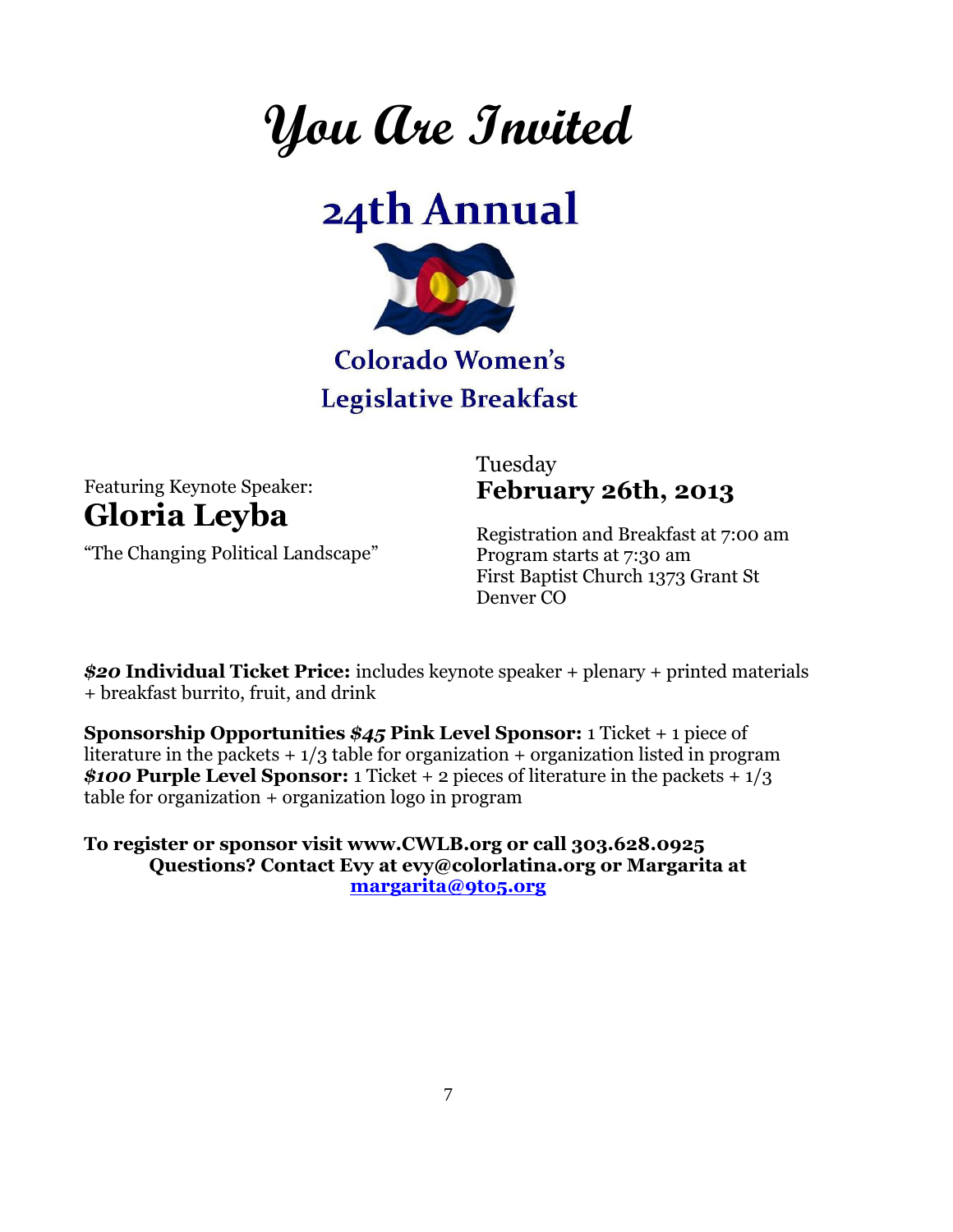

- **Monday:** HARDY HIKERS: C: Charla Dowds, 574-7568 4 Hike Hidden Mesa. Call Gini Simonson, 481-8843
	- 11 Hike North Sand Creek. Call Charla Dowds, 574-7568
		-
	- 18 Hike Shook's Run from Bon Shopping Center. Call Linda Shane, 355-9287
	- 25 Hike Garden of the Gods. Call Marilynn Hanlon, 599-0623

#### **Tuesday**

- 5 COMPUTER GROUP: 9:30 a.m. C: Barbara Kafka 574-0506. H: Susan Sommerfield, 390-2955, 613 Del Norte St. Fountain CO 80817
- 12 DINNER BOOK CLUB: C: Kay Atteberry, 599-3187, kayatteberry@aol.com B: *My Sisters Made of Light* by Jacqueline St. Joan. Meet at 5:45 p.m. at the Caspian Café, 4375 Sinton Rd. 528-1155. RSVP Kay Atteberry 599-3187 or [kayatteberry@aol.com](mailto:kayatteberry@aol.com).

POURPOURRI BOOK CLUB: 1:00 P.M. C: Darlene Blazek, 471-4101, [blazekcol@aol.com.](mailto:blazekcol@aol.com) H/DL: Darlene Blazek, 1506 N. Tejon. B: *Dove Keepers* by Alice Hoffman.

26 UFO'S (UNFINISHED OBJECTS): 1:00 p.m. C: Wynn Weidner, 598-5259, [wynnweidner@q.com.](mailto:wynnweidner@q.com) H: Wynn Weidner, 1614 Westmoreland Rd, [wynnweidner@q.com,](mailto:wynnweidner@q.com) 598-5259.

#### **Wednesday**:

- AMIABLE AMBLERS: C: Kay Atteberry, 599-3187.
- 6 Hike Catamount Institute/Beidelman Park just off Chestnut & Carmillo. Meet at the parking lot at 10:00 a.m. Lunch at Coal Mine Dragon on Unita behind Unita Gardens Shopping Center. Contact Dixie Gordon 685-1113.
- 27 Hike North from Goose Gossage Park. Meet at 10:00 a.m at the Parking lot on MarkDabling Blvd. Lunch at La Vita Bella. Contact Marty Gains 574-6248
- 13 SOUTHWEST STUDIES: 2:00 p.m. C: Jean Reynolds, 598-1784. H: Kay Atteberry, 907 Dirksland St. 599-3187. Topic: Ludlow Massacre. Presenter: Shirley Kielcheski.
- 20 LUNCHEON NOVEL I**:** 11:45 a.m. Co-chairs: Georgina Burns, 598-7773 & Sally Mathewson, 473-0228. Hostess: Sally Mathewson (473-0228) Go to Walter's Bistro Book: *West With the Night* by Markham Boyd D.L. Diane Swaim.

LUNCHEON NOVEL TOO**:** 12:00 p.m. C: Mary Wood, 593-7948, [gregoryandmary@gmail.com](mailto:gregoryandmary@gmail.com) H/Co-H/DL Pat Doyle, 473-8108, patdoyle@mac.com. Place TBA. B: *Sense of an Ending* – Julian Barnes.

AFTERNOON READERS: 1:30 p.m. C: Jean Koch, 540-9289, [bjkoch68@comcast.net.](mailto:bjkoch68@comcast.net) H/L: Mary Carley, 5115 Lanagan St, 80919, 264-6284[, maryecarley@aol.com.](mailto:maryecarley@aol.com) B: *Unbroken: a WWII Story* – Laura Hillenbrand. Please call Mary if you plan to attend.

(continued next page)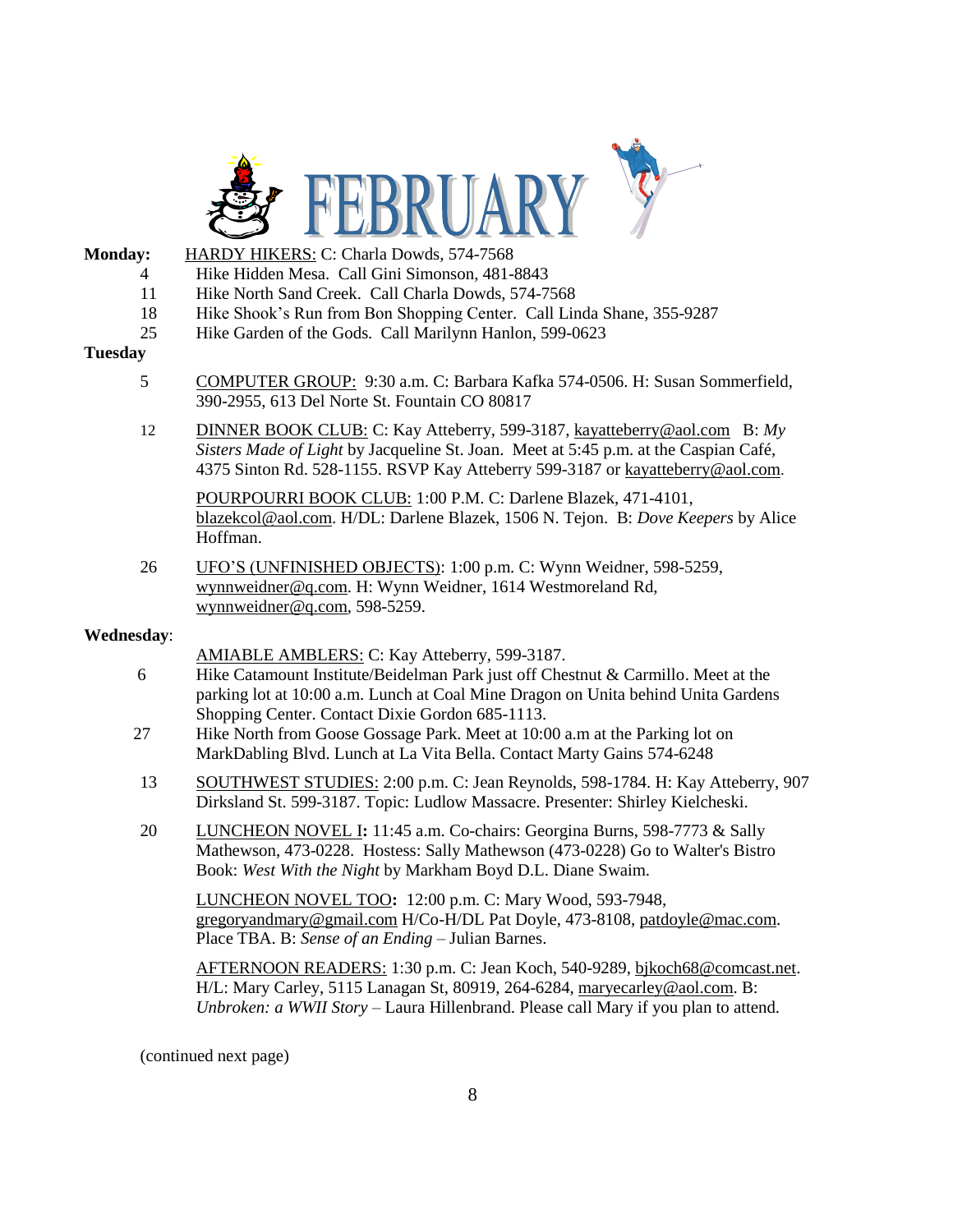#### **Wednesday (continued):**

27 CHOCOLATE LOVERS: 11:30 a.m. Co-chairs: Ellie Solomon, [elron3@msn.com](mailto:elron3@msn.com) & Sally Mathewson, 473-0228, [mathewson3@juno.com.](mailto:mathewson3@juno.com) Lunch at Marigold Cafe and Bakery, 4605 Centennial Blvd. Please RSVP to Marti Ficklin, [martifick@hotmail.com,](mailto:martifick@hotmail.com) 337-2129

#### **Thursday:**

- 7 WOMEN WHO WRITE**:** 9:00 a.m. Contact Phyllis Sperber, 203-4744, [p.sperber@comcast.net.](mailto:p.sperber@comcast.net) H: Phyllis Sperber, 35 Golf Gate Lane, 80906. All members are invited to join us for a morning of writing and sharing.
- 14 THURSDAY BRIDGE GROUP: 10:00 a.m. H: Barbara Kafka, 2011 Devon St., 574- 0506, franticfrancis@msn.com. AAUW members interested in becoming bridge substitutes call Peggy Wimberly at 598-8017 or email to [pwimb659@comcast.net.](mailto:pwimb659@comcast.net)

MAH JONGG**:** 1 p.m., Patty Jewett Club House, C: Jan McKenzie 597-7161 or [janzie@att.net](mailto:janzie@att.net)

- 21 FILM GROUP: 1:00 p.m. East Library. C: Marti Ficklin, 337-2129, [martifick@hotmail.com.](mailto:martifick@hotmail.com) H: Jean Reynolds, 598-1784. Members view and discuss arts, foreign and independent films.
- 28 MAH JONGG: 1 p.m., Patty Jewett Club House, C: Jan McKenzie 597-7161 or [janzie@att.net](mailto:janzie@att.net)

#### **Friday:**

- 1 EXPLORING LIVES AND CULTURES: 10:00 a.m., East Library. C: Jan McKenzie, 597-7161 or [janzie@att.net](mailto:janzie@att.net) (Black History Month ) B: *The Warmth of Other Suns: The Epic History of American's Great Migration* by Isabel Wilkerson March
- 15 LOCAL HISTORY: **11:00 a.m**. C: Phyllis Sperber, 203-4744. "Colorado Eating Houses and the Women Who Staffed Them 1887-1907." Note time is changed to 11:00 a.m. in the Colorado Mountain Brewery in the Old Midland Round House at 21<sup>st</sup> Street and Highway 24. Speaker is Tom Van Wormer. Optional lunch at Brewery. RSVP to Phyllis.



### **Midland Terminal Railroad Roundhouse**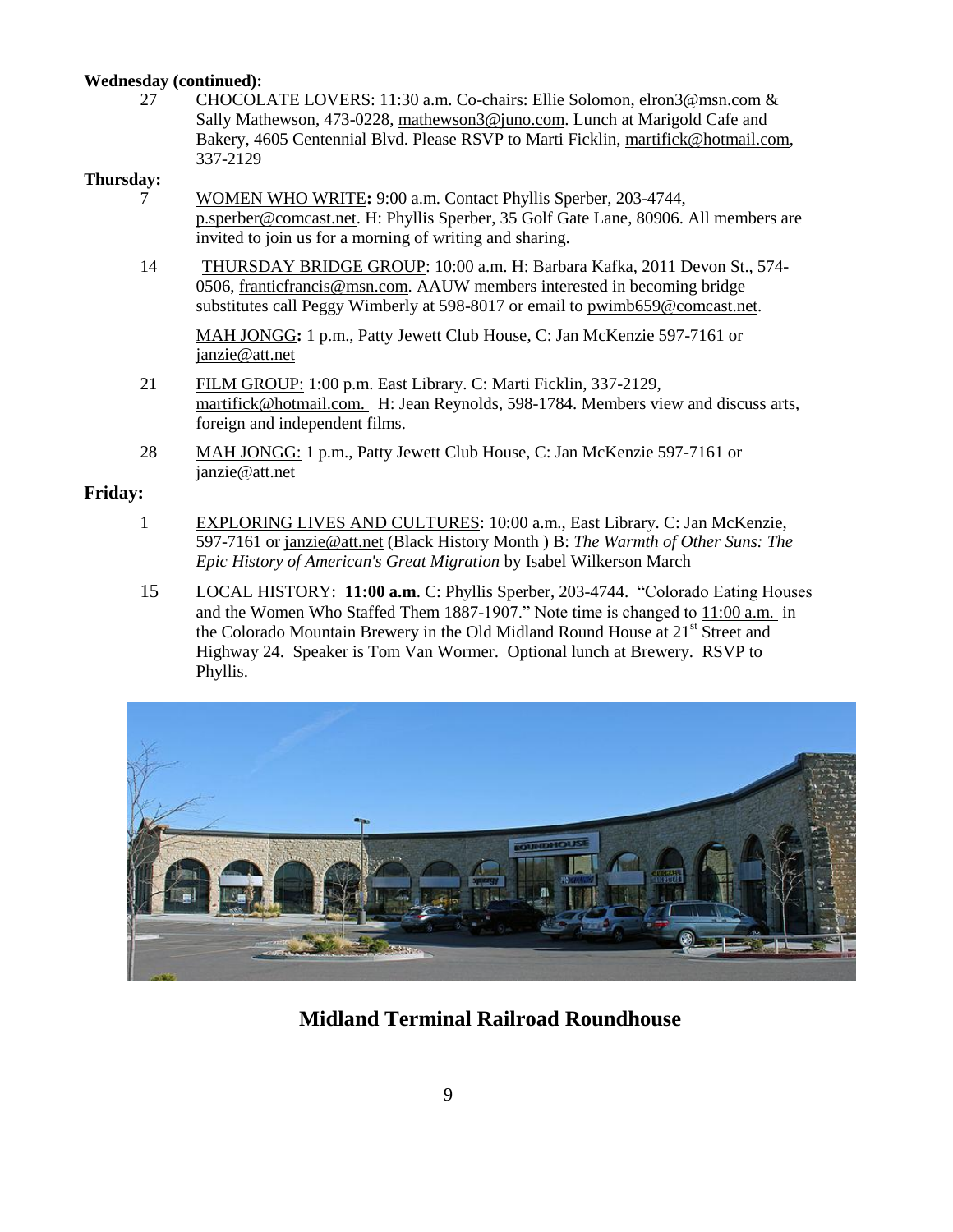

#### **Monday:** HARDY HIKERS: C: Charla Dowds, 574-7568

- 4 Hike Black Forest. Call Jo Weilbrenner, 487-1875
- 11 Hike Fox Run. Call Char Gagne, 641-7570
- 18 Hike Aiken Canyon. Call Jeannie Breeding, 527-1563
- 25 Downtown Art Walk. Call Pam Doane, 598-2442

#### **Tuesday**

5 COMPUTER GROUP: 9:30 a.m. C: Barbara Kafka 574-0506. H: Berneice Yoder, 380- 9110, 3915 N. Midsummer Ln. 80917

POTPOURRI BOOK GROUP: 1:00 p.m. C: Darlene Blazek, 471-4101 [blazekcol@aol.com,](mailto:blazekcol@aol.com). H/DL: Marinell Estep, 1022 Lutheran Way, 572-9851, [maridon7@juno.com.](mailto:maridon7@juno.com) B: *Faith Club* by Rany, Idliby, Suzanne Oliver, Priscill Warner.

DINNER BOOK CLUB: C: Kay Atteberry, 599-3187, kayatteberry@aol. B: *The Elegant Gathering of White Snows* by Kris Radish. Meet at 5:45 p.m. at Carlos Miguel's, 110 E. Cheyenne Mtn. Blvd., 527-0500. RSVP Kay Atteberry 599-3187 or [kayatteberry@aol.com](mailto:kayatteberry@aol.com)

26 UFO'S (UNFINISHED OBJECTS): 1:00 p.m. C: Wynn Weidner, 598-5259, [wynnweidner@q.com.](mailto:wynnweidner@q.com) H: Shirlea Griswold at the home of Susan Sommerfield, 613 Del Norte St. {Fountain}[, gg04nrkm@juno.com](mailto:gg04nrkm@juno.com) {Shirlea = 337-2886}

#### **Wednesday**:

AMIABLE AMBLERS: C: Kay Atteberry, 599-3187.

- 6 Hike Monument Valley Park North. Meet at 10:00 a.m. in the Parking lot west of the Fine Arts Center by the tennis courts. Lunch at La Baguette downtown. Contact Joan Capesius at 576-2621 or [joankcap@comcast.net.](mailto:joankcap@comcast.net)
- 27 Hike Bear Creek Nature Center. Meet at 9:30 a.m. at the Nature Center parking lot. Lunch at La Baguette in Old Colorado City. Contact Evelyn Hurr 576-5096 or [evhurr@yahoo.com](mailto:evhurr@yahoo.com)
- 13 SOUTHWEST STUDIES: 2:00 p.m.. C: Jean Reynolds, 598-1784. H: Peggy Wimberly, 4834 Evening Sun Lane, 598-8017. Topic: *Las Vegas, NM,* Presenter: Nedra Engelson.
- 20 LUNCHEON NOVEL I: 11:45 a.m. Co-chairs: Georgina Burns, 598-7773 & Sally Mathewson, 473-0228. Hostess: Ellie Solomon (630-7465) Co-H: Vivian McWhorter (649-5639 B: *The Dovekeepers* by Alice Hoffman. DL: Jean Reynolds LUNCHEON NOVEL TOO: 12:00 p.m. C: Mary Wood, 593-7948, [gregoryandmary@gmail.com.](mailto:gregoryandmary@gmail.com) H: Jan Gregg, 2306 Northridge Dr., 80918, 593-0836, [idyllpines@comcast.net.](mailto:idyllpines@comcast.net) Co-H: Jeanne Marsh, 590-7237, jmarsh@pcisys.net. DL: June Hallenbeck. B: *Lacuna* – Barbara Kingsolver.

AFTERNOON READERS: C: Jean Koch, 540-9289[, bjkoch68@comcast.net.](mailto:bjkoch68@comcast.net) No Meeting.

**(**continued next page)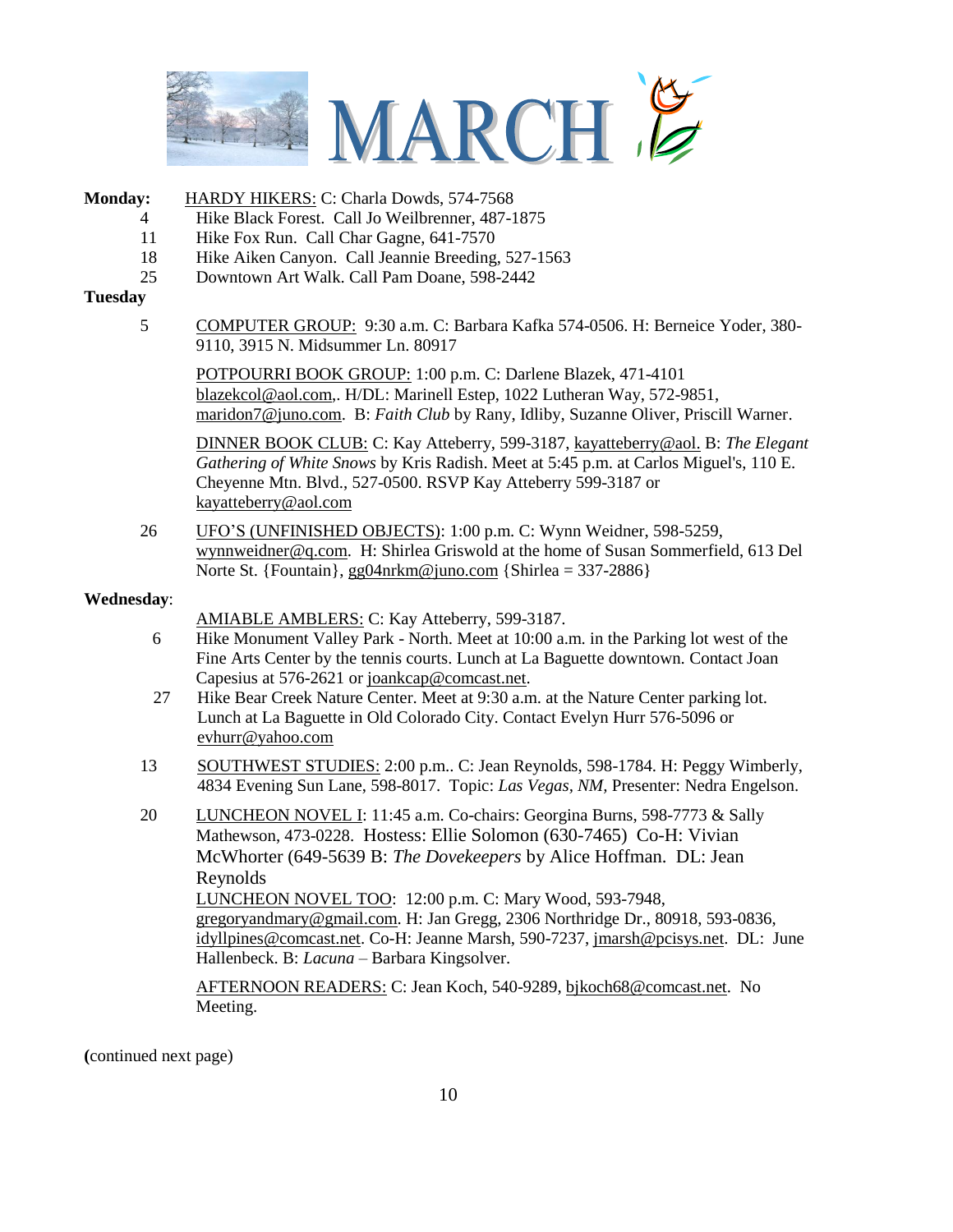#### **Wednesday (continued):**

27 CHOCOLATE LOVERS: 1:00 p.m. Co-chairs: Ellie Solomon, 630-7465, [elron3@msn.com](mailto:elron3@msn.com) & Sally Mathewson, 473-0228, [mathewson3@juno.com.](mailto:mathewson3@juno.com) Hostess: Ilene Steinkruger, 2530 Paseo Verde Dr. Please RSVP to Ilene, [ijas13@gmail.com,](mailto:ijas13@gmail.com) 473- 8511

### **Thursday:**

- 7 WOMEN WHO WRITE: 9:00 a.m. Contact Phyllis Sperber, 203-4744, [p.sperber@comcast.net.](mailto:p.sperber@comcast.net) H: Cara Koch, 4850 Brown Valley Lane, 80918. All members are invited to join us for a morning of writing and sharing.
- 14 THURSDAY BRIDGE GROUP**:** 10:00 a.m. H: Aileen Maley, 934A Fontmore Rd., 227-0759. AAUW members interested in becoming bridge substitutes call Peggy Wimberly at 598-8017 or email to [pwimb659@comcast.net.](mailto:pwimb659@comcast.net)

MAH JONGG: 1 p.m., Patty Jewett Club House, C: Jan McKenzie 597-7161 or [janzie@att.net](mailto:janzie@att.net)

- 21 FILM GROUP: 1:00 p.m. East Library. C: Marti Ficklin, 337-2129, martifick@hotmail.com. H: Annette Kester, 392-1834. Members view and discuss arts, foreign and independent films.
- 28 MAH JONGG: 1 p.m., Patty Jewett Club House, C: Jan McKenzie 597-7161 or [janzie@att.net](mailto:janzie@att.net)

#### **Friday:**

- 1 EXPLORING LIVES AND CULTURES**:** 10:00 a.m., East Library. C: Jan McKenzie, 597-7161 or [janzie@att.net](mailto:janzie@att.net) (Women's History Month) *The Immortal Life of Henrietta Lacksby* by Rebecca Skloot.
- 15 LOCAL HISTORY: 10:00 a.m. C: Darlene Aspedon, 471-7192. "The Espinosa Brothers, Colorado's First Known Serial Killers" by Dwight Haverkorn at Palisades at Broadmoor Park, South Academy and Broadmoor Bluffs; optional visit to the gravesite of one of the local victims. Contact Bev Goodall, 635-9035

#### **Saturday:**

9 WINE AND DINE: Join Wine & Dine for a Down Under FOG (Fellowship of the Grape) gathering at Jeanne Marsh's home, 850 Timber Valley Road. We'll meet at 5:30 for appetizers, wine tasting, and an evening of fellowship. Bring your favorite wine from Australia or New Zealand, as well as a hearty appetizer to share. Spouses and guests are welcome. Call Jeanne 590-7237 by Wed. March 6th to RSVP.